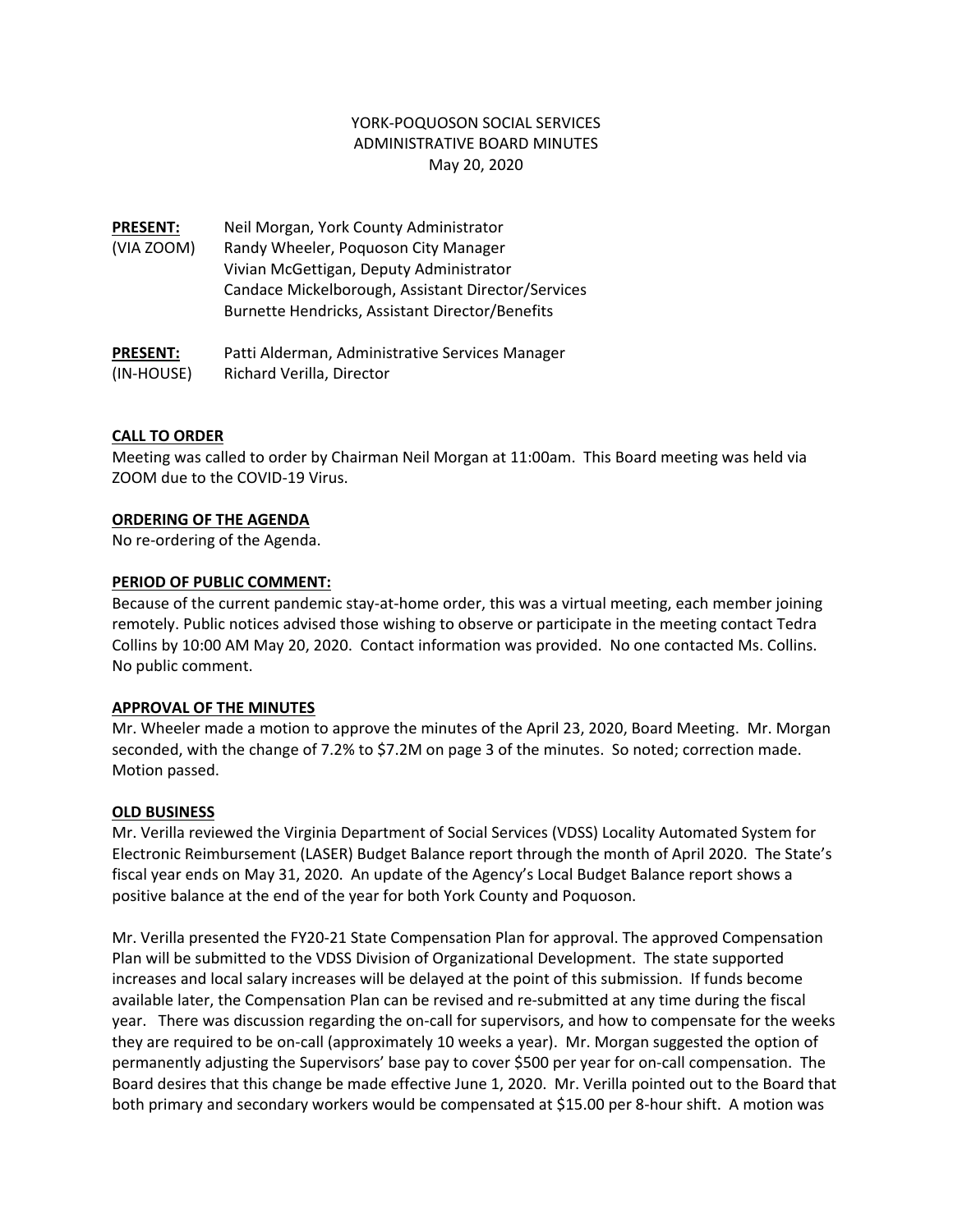made by Mr. Wheeler to approve the FY20‐21 Compensation Plan with the addition of \$15.00 for both primary and back‐up on‐call workers, and to add in \$500 to the base salary of on‐call Supervisors (except the Director). Mr. Morgan seconded. All approved; motion passed.

Mr. Verilla reviewed the Local Policy Request Form (most recently submitted in FY15). The form is submitted when a change is made in the deviation. Currently, the Agency deviates from State policies in Performance Evaluation, Holiday Schedule, Inclement Weather, and Grievance Procedure. If at any time in the future there are additions to the deviation, the form will be revised and re‐submitted.

The list of "Personnel Policies Not Included in the Annual Compensation Plan" were reviewed. A motion was made by Mr. Wheeler to approve the items listed effective June 1, 2020. Mr. Morgan seconded the motion. All approved; motion passed. These policies will be included in the Agency's Employee Handbook.

The Board reviewed the YPDSS HR Conversion plan. Mr. Verilla reminded the Board that, even if we were a jurisdiction-wide deviating agency, there would still be significant oversite by VDSS. A number of items on the Conversion Plan have been addressed in the State's FY20‐21 Compensation Plan. Mr. Verilla reviewed the Jurisdiction‐Wide self‐analysis form that was included in the board book, and compared the Jurisdiction‐Wide deviation to the Classification/Compensation‐Only deviation. Mr. Morgan asked if the Board decided to only change the hours of operation (37.5 hours to a 40‐hour work week, for example), would require a jurisdiction-wide change? Mr. Verilla responded that expanding hours does not require any type of deviation. Mr. Verilla, Ms. McGettigan, and Dave Gorwitz, York County HR Director, will continue to work toward a jurisdiction‐wide plan. Mr. Verilla reiterated that jurisdiction-wide agencies still must comply with some standards of personnel policies set forth by VDSS.

#### **NEW BUSINESS**

Mr. Verilla reviewed the State Department of Social Services Annual Budget Letters and preliminary allocations, to be effective June 1, 2020. Mr. Verilla pointed out that the 1.5% salary increase that was previously approved by the General Assembly was un-allotted in the VDSS budget. If state revenues can support the proposed salary increases later in the fiscal year, the Department of Planning and Budget will release the appropriations to the Virginia Department of Social Services.

Mr. Verilla recognized Quin Winston, Family Services Specialist III. Ms. Winston submitted her resignation effective May 19, 2020. Ms. Winston received her LCSW a few months ago. Her expertise will be greatly missed. There are other employees who are contemplating retirement within the near future. Mr. Verilla will keep the Board apprised of any upcoming departures that will affect the Agency.

Mr. Verilla made note that once the unemployment benefits expire for the local workforce, the Agency expects an influx of benefits applications. With the current vacancies in the Benefits area, it may be necessary to fill some positions during the current hiring freeze. Mr. Morgan assured Mr. Verilla that whatever is necessary to keep services to the community will have his support. Mr. Wheeler agreed.

Mr. Verilla gave an overview of the current Career Ladder for the Family Services class codes. When a Family Services Specialist I is employed here at the Agency, there are required trainings that must be completed before a worker can move into a Family Services II position. The career ladder provides an opportunity for a Family Services Specialist II to be promoted to an FSS III without having to wait until a FSS III vacancy occurs. Mr. Morgan and Mr. Wheeler confirmed that they are familiar with career ladders and agree on the concept. A motion was made by Mr. Wheeler to approve the current career ladder;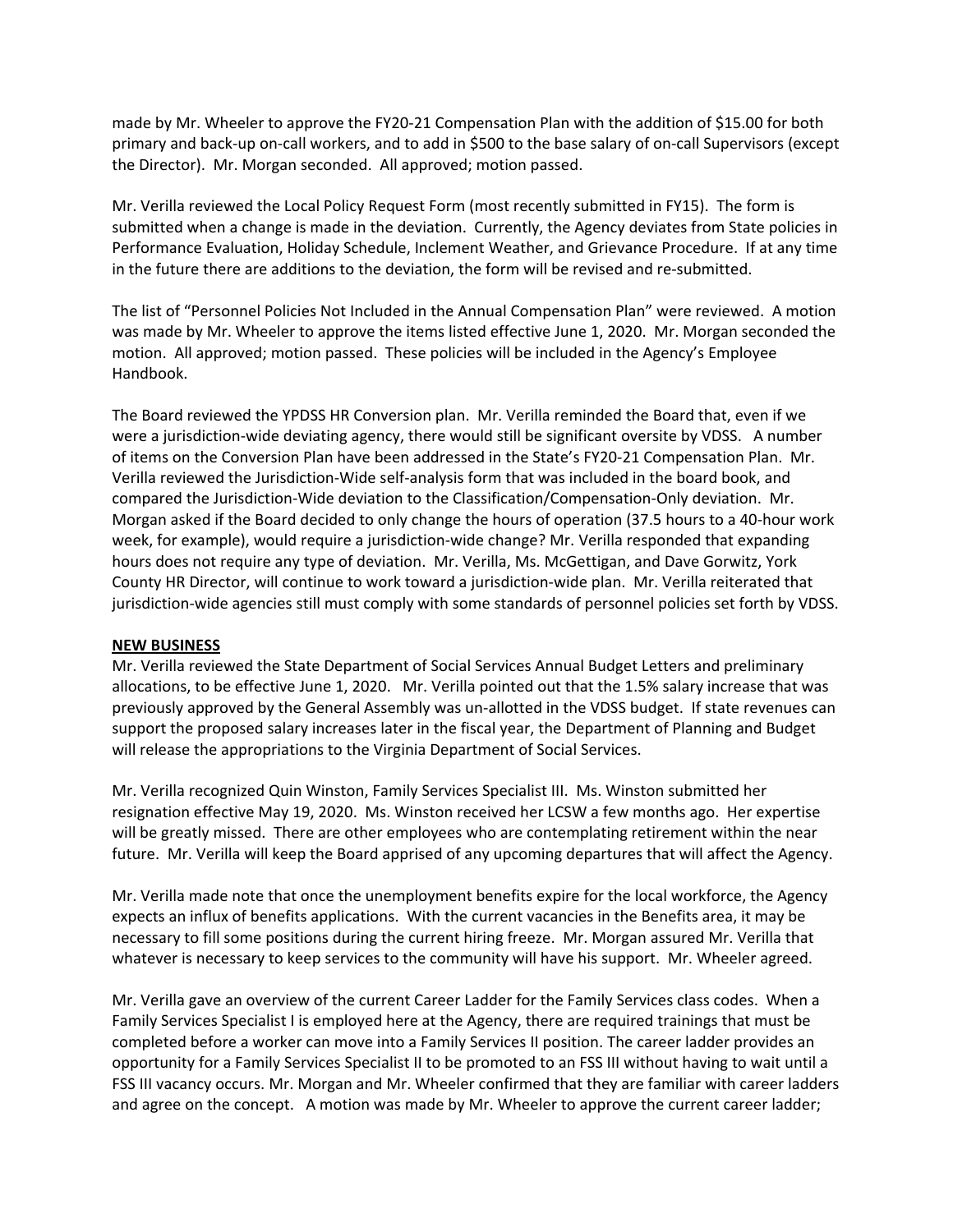Mr. Morgan seconded. All approved; motion passed. The current career ladder will continue in its current form.

### **DIRECTOR'S REPORT**

Currently, Phase I of the COVID‐19 has not changed the current work standards or office coverage (as in Phase 0). There was discussion regarding how the Agency will move forward with PHASEs II and III. Public access to the work area and staff, safety equipment, and social distancing are some of the issues that will be addressed. The agency is preparing for areas that would maintain the social‐distancing protocols. The Agency will provide masks to employees and clients on an as-needed basis. ZOOM meetings will continue as needed.

### **MATTERS PRESENTED BY THE BOARD:**

Both Mr. Morgan and Mr. Wheeler are very mindful of how the Phases II and III may impact the public. All precautions will be taken to protect the public and the staff in each locality.

### **CLOSED SESSION**

No closed session at this time.

### **ADJOURNMENT/NEXT MEETING:**

The next meeting of the Advisory Board will be on Thursday, June 11, 2020, at 9:00am. Mr. Wheeler requested (with Mr. Morgan's support) that the meetings remain virtual until further notice. A motion was made by Neil Morgan to adjourn; motion was seconded by Randy Wheeler. Meeting adjourned AT 12:35.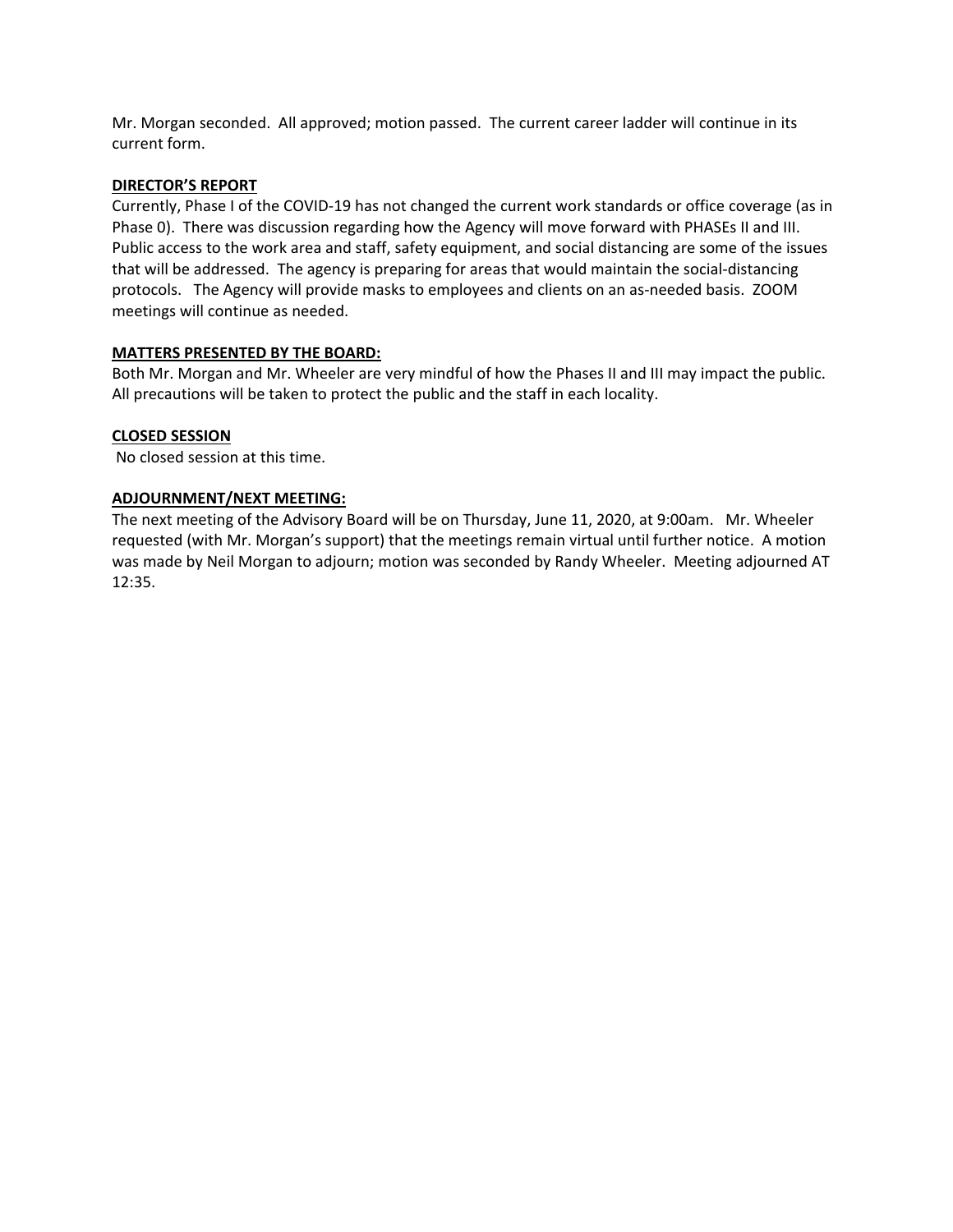# **York-Poquoson Social Service Advisory Board Minutes Wednesday, September 16, 2020**

### **Present**:

| <b>Board Members:</b>   | Roy Staton, Chair                                       |
|-------------------------|---------------------------------------------------------|
|                         | James Tucker, Vice-Chair                                |
|                         | Michael Chandler                                        |
|                         | Lourdes Guidicelli-Gadea                                |
|                         | Vivian McGettigan                                       |
|                         | Mary Ann Meyer                                          |
| Absent:                 | Carolyn Griffith                                        |
| <b>Other Attendees:</b> | Richard Verilla, Director                               |
|                         | Randy Wheeler, Poquoson City Manager                    |
|                         | Tedra Collins, Administrative Assistant to the Director |
|                         | Burnette Hendricks, Assistant Director-Benefit Programs |
|                         | Candace Mickelborough, Assistant Director-Services      |
|                         | Patti Alderman, YPDSS Administrative Services Manager   |
|                         | Dave Gorwitz, Director of Human Resources               |
|                         | Tom Little, Administrative Analyst                      |
|                         | Vicki Krusie, Self-Sufficiency Supervisor               |

### **Call to Order:**

The meeting was called to order at 9:04 a.m. by Mr. Staton.

### **Ordering of the Agenda:**

There were no changes to the agenda.

### **Public Comment Period:**

Because of the current pandemic stay-at-home order, this was a virtual meeting, each member joining remotely. Public notices advised those wishing to observe or participate in the meeting contact Tedra Collins. Contact information was provided. No one contacted Ms. Collins. No public comments for this meeting.

### **Approval of Minutes:**

Mr. James Tucker made a motion to approve the minutes of the August 19, 2020, meeting. Mr. Chandler seconded the motion. All approved; motion passed.

### **Presentation:**

Ms. Burnette Hendricks, Assistant Director-Benefit Programs, presented a summary of Virginia's Temporary Assistance for Needy Families (TANF). This program is based on Title IV-A of the Social Security Act as amended by the Personal Responsibility and Work Opportunities Reconciliation Act (PRWORA) of 1996, the TANF State Plan, and the Virginia Code, Sections 63.2-600 through 63.2-618. PRWORA enables states to define program specifications in any manner that would reasonably achieve the objective of TANF.

The purpose of TANF is to provide assistance to families in need so that children can be cared for in their own homes or in the homes of their relatives. The program aims to end the reliance of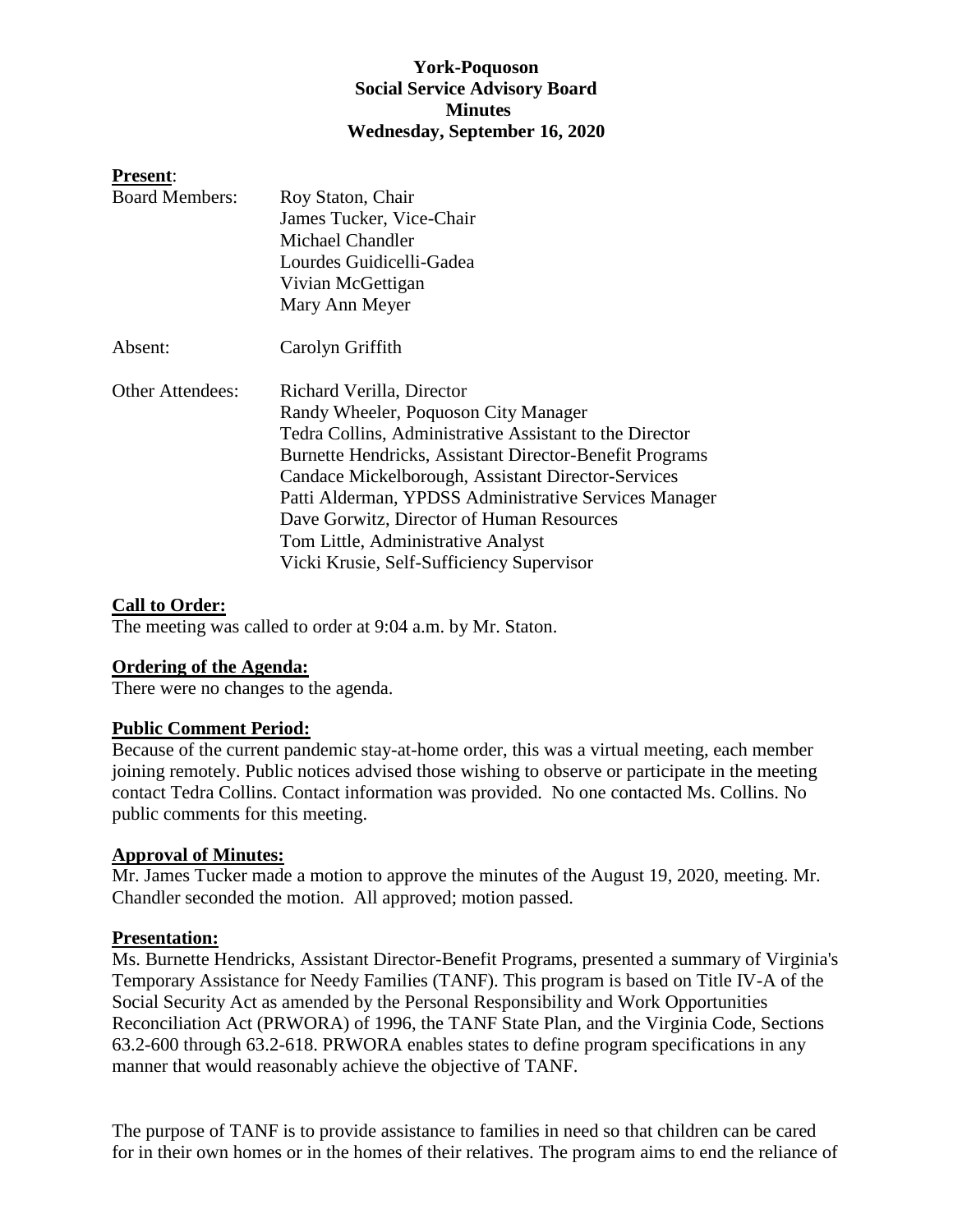needy parents on government benefits by encouraging job planning, employment and marriage. The program also strives to avoid and reduce the occurrence of out-of-marital pregnancy; and to promote the production and maintenance of two-parent families. The TANF program is subsidized by a federal block grant and by State funds approved by the General Assembly.

The local agency must complete the initial application process by the 30th calendar day of the application receipt date. The beginning date of the assistance is the application receipt date as long as all verifications to determine eligibility are received within 30 days. If a delay is caused by the applicant the beginning date of assistance shall be the first of the following month (month following the application receipt date).

Criteria for children/youth eligibility include (1) 18 years of age or if 18, but not yet 19, is enrolled and attends secondary or vocational / technical school and meets the enrolment and attendance requirements as determined by the local school board, (2) live in the home of a parent or a relative or, under certain conditions, is in foster care, (3) resident of Virginia, and (4) a U.S. citizen or an eligible immigrant.

Eligibility factors for the parent or caretaker include (1) a social security number or evidence of application submission, (2) enrollment in the Virginia Initiative for Education and Work Program (VIEW) unless otherwise exempted, (3) declaration of nationality or alien status, (4) Compliance with the provision of compulsory school attendance and (5) identification of the parents.

# **Old Business:**

# **Virtual Local Board Training:**

VDSS Local Board Member Training will take place from 10 a.m. to noon on 24 September 2020. All members of the board who are attending the training should have received information from Google Hangout via e-mail. Ms. Collins will forward information of the google hangout to all members of the board. Updated board member books will be mailed to Mr. Staton and Ms. McGettigan along with the board training insert.

# **New Business:**

# **TANF Work Participation Rate**

Mr. Verilla was pleased to report that with a rate of 40.5%, Virginia has successfully met the TANF overall work participation rate for that time period of October 2018 to September 2019. Congratulations to all staff across the state that have made it possible for Virginia to successfully meet the rate.

# **Director Position Recruitment & Selection**

Ms. McGettigan reported that Mr. Verilla will be with the agency until end of December. It is hoped to have some overlap with new Director. Mr. Verilla confirmed with the State that this overlap would reimbursed at the same rate. The Administrative Board approved the overlap. The goal is to introduce the new director to the Advisory Board at the November 18, 2020 meeting.

The position has been posted and will close on September 25, 2020. Recruitment is carried out through the State Recruitment System. Virginia Department of Social Services will screen applicants and provide the highest qualified applicants to the local interview team. Interviews should occur around the first week in November.

# **Statistical Reports:**

Mr. Verilla answered questions regarding the reports. Statistical Reports stand as submitted.